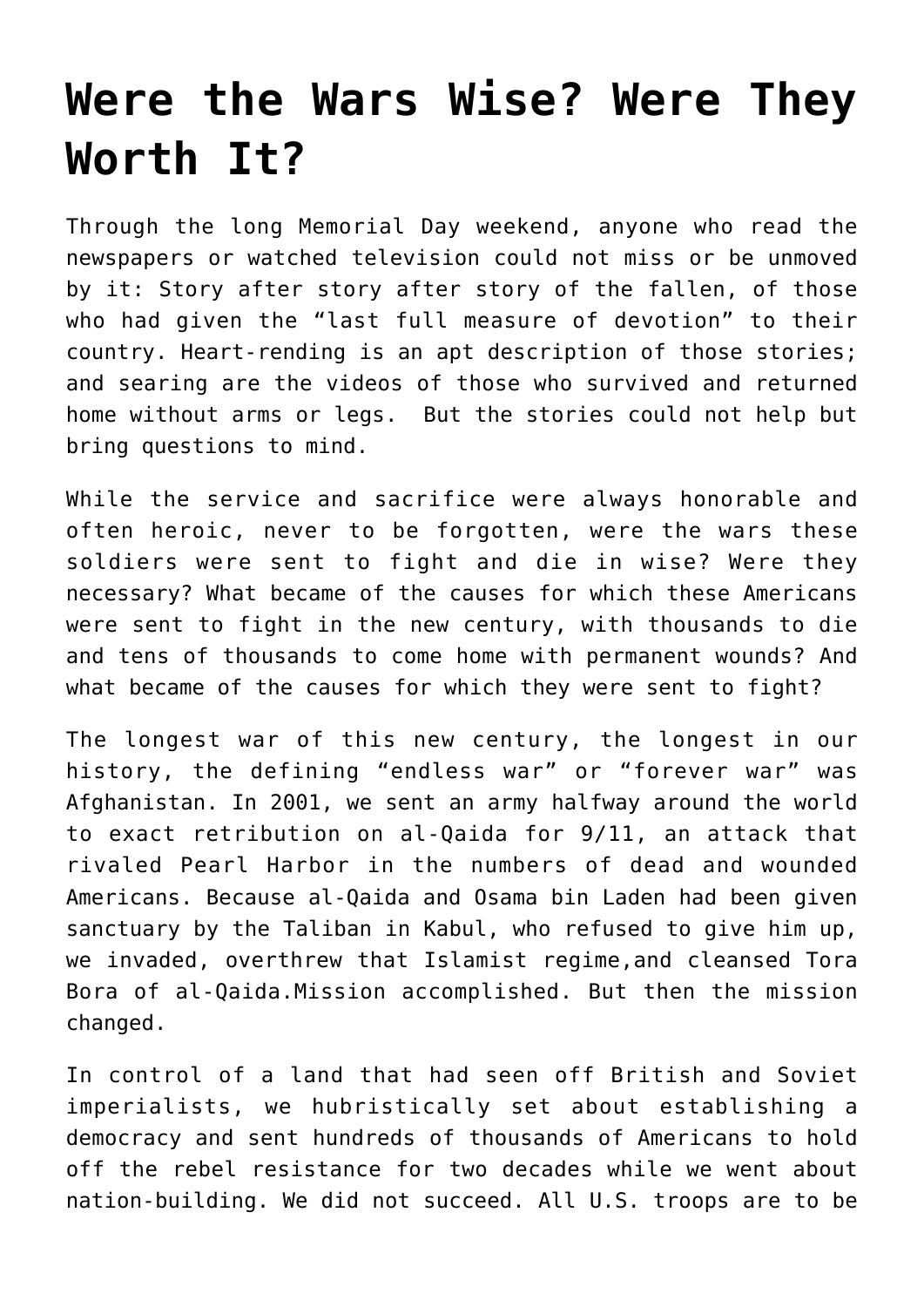gone by the 20th anniversary of 9/11. And the Taliban we ousted has never been closer to recapturing power in Kabul. Today's issue: How do we save the Afghans who allied with us in this war, so that they do not face the terrible vengeance of a victorious Taliban?

The second American war of this century was the invasion and occupation of Iraq, to strip its dictator, Saddam Hussein, of weapons of mass destruction with which he intended to attack the United States. Begun in 2003, the war has lasted 18 years. No WMD were ever found. Most U.S. troops have come and gone. And today, the Baghdad regime rules at the sufferance of Shiite militia who look to Tehran for guidance and support.

Afghanistan and Iraq cost us 7,000 dead and 40,000 wounded. Were they necessary wars? Were they wise? Were they worth it?

In the second decade of this century, we intervened in Syria to back the "good rebels" seeking to overthrow Bashar Assad and became the indispensable ally in Saudi Arabia's murderous air war to stop the Houthi rebels from consolidating power in Yemen. In both Syria and Yemen, hundreds of thousands of soldiers and civilians have been wounded, killed, uprooted, or driven into exile. Both countries are listed among the humanitarian catastrophes of the 21st century.

Having helped to inflict so much damage on those countries, did we succeed in our missions? Today, after six years of fighting, the Houthi still control the Yemeni capital of Sanaa, and Assad just won a fourth term as president with 95 percent of the vote.

In 2011, President Barack Obama ordered U.S. air attacks on Col. Moammar Gadhafi's forces in Libya, beginning a NATO intervention that would lead to his overthrow and lynching. In 2020, however, the future of Libya was not being decided by the European Union or U.S. but fought over by proxy forces supported and supplied by Turkey, the United Arab Emirates,